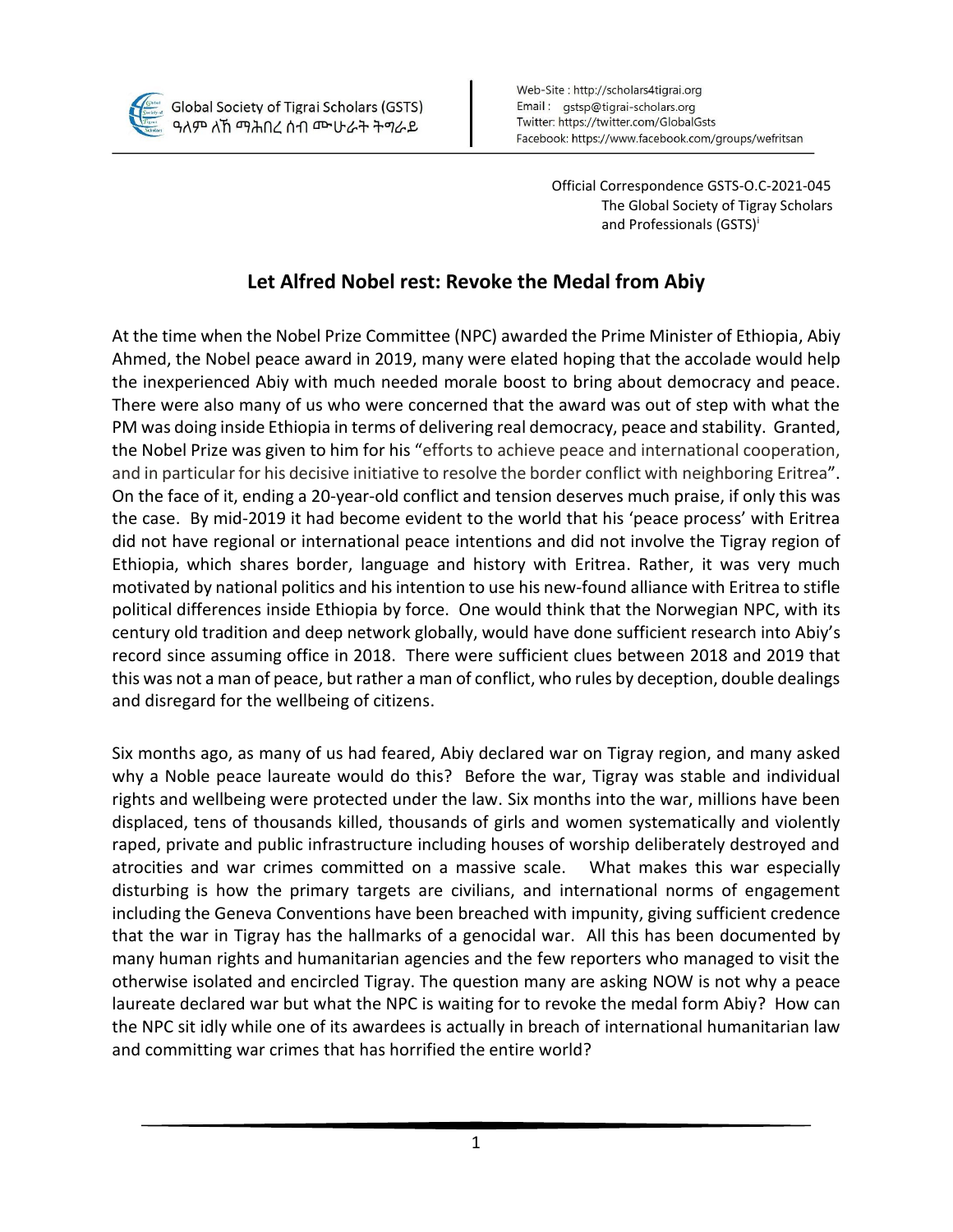

The ongoing tragedy in Tigray is akin to what we witnessed in Rwanda and Syria combined. It also has its own unique tragic features never seen before. Working hand in glove with his ally Eritrean president, Isayas Afwerki, Abiy has deployed incredible cruelty to terrorize and humiliate the people of Tigray. Ethiopian and Eritrean forces are not just killing people but denying them proper burial forcing people to leave the corpses of their loved ones to decay and be feasted upon by scavengers and vultures; sexual violence is intentionally brutal, involving gang rapes, damages to the female body and insertion of objects including metal into female genitalia; they are not only destroying public and private properties they are targeting houses of worship and heritage sites; they are not only looting every imaginable property but burning and destroying all means of livelihood including basic farming equipment essential for subsistence farming. **What would Alfred Nobel sa**y?

When Abiy Ahmed received the Prize, one of his accomplishments read: "*After 16 years of "no war, no peace" between the two countries [Ethiopia and Eritrea], Abiy Ahmed broke the deadlock and accepted the decision. In September 2018, he and Eritrean President Isaias Afwerki signed a historic peace agreement.*"

Many welcomed the "peace deal" but those of us who know the region, Abiy and Afwerki were not under any illusion. We knew this was not a peace deal but a war pact to destroy Tigray and its leaders. This was borne out by what has unfolded since the war started. Afwerki is not known to be a peace-loving politician. More importantly he harbors an unmatched animosity against Tigray and its leaders, the Tigray People's Liberation Front (TPLF), which was elected by 2.7 million people in September 2020 and had formed a very popular regional government just weeks before Abiy and Afwerki launched an invasion on Tigray.

When a Nobel Peace Prize is linked to a peace deal, it is customary for the Prize to be shared by the two parties, but Afwerki was not invited to share the prize. The NPC seems to have taken note of the fact that since 1991, he has led a pariah state that is often referred to as "Africa's North Korea" and ranked 180<sup>th</sup> in world press freedom index out of 180 countries. What it did not seem to have considered or was unaware of is Afwerki's malicious intentions to avenge, once Tigray and its leaders found themselves between Eritrea to the North and the rest of Ethiopia, especially the Amhara Region, to the south. In Abiy, Afwerki saw a formidable tool to achieve his goals. Abiy also saw a great tactical tool in Afwerki to weaken and if needed destroy Tigray in order to consolidate his dictatorial ambition in Ethiopia and the region. Consistent with what many predicted Abiy and Afwerki, have sadly but successfully transformed the "no war, no peace" situation, which the NPC said had ended, into a full-blown civil and genocidal war that involves the entire armed forces of Ethiopia, Eritrea, and the Amhara region in addition to alleged support from Somali soldiers and UAE drones. All working against Tigray. **In essence, this is the first Nobel Prize winning peace agreement that delivered a catastrophic war featuring, war crimes and crimes against humanity.**

The second accomplishment cited by the Nobel committee was that "*in his [Abiy Ahmed] own country, he granted an amnesty to political prisoners and abolished press censorship*". This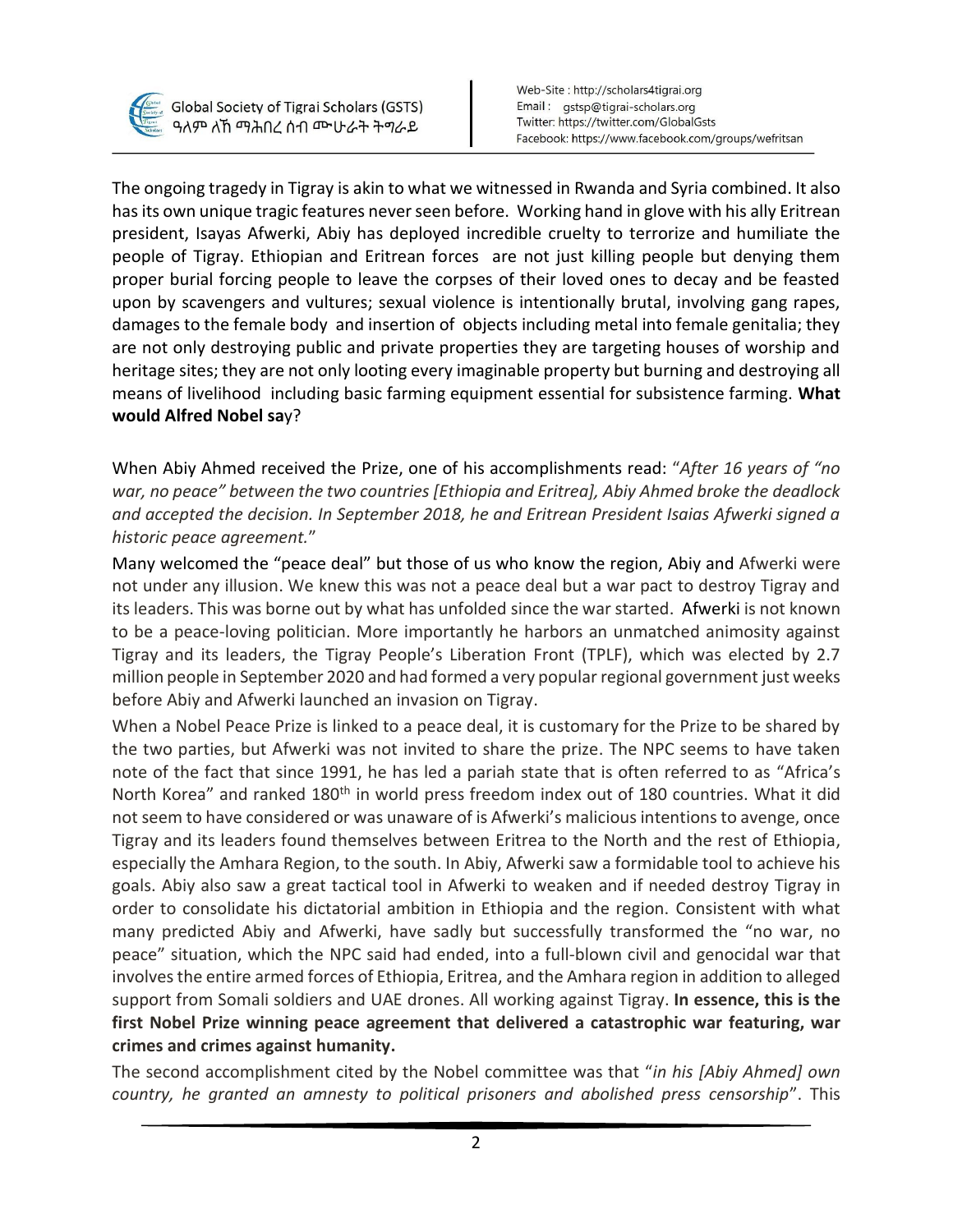

accomplishment was in fact part of the sweeping reforms that were already promised by the then leading party, which included the TPLF. Abiy's predecessor, Mr. Haile-Mariam Desalegn, ushered in the battery of resolves widely acknowledged to be political reforms for the country. To many people's dismay, however, tens of thousands including many politicians and journalists who were released are now back in prison with many more newly added. Eskindr Nega, Bekele Gerba, and Jawar Mohamed are some prominent examples. The latter played a key role during the civil unrest that brought Abiy to power and even renounced his American citizenship (Ethiopia does not allow for dual citizenship) with hopes to take part in a peaceful political process. Today, hundreds die every day in all corners of Ethiopia, mainly run by special militarized command posts as result of significant tensions and volatility. The telltale signs were already there for those paying attention to Ethiopian and the region's politics, even before the Nobel Award was bestowed.

Abiy Ahmed's third accomplishment reads: "*Democratisation poses serious challenges in a country with 100 million inhabitants and more than 80 different ethnic groups. In 2019, Ethiopia, a country with no tradition of free elections and democracy, was still racked by major internal conflicts. At the time Abiy Ahmed received the Nobel Peace Prize, there was considerable suspense as to whether he would succeed in fulfilling his promise of free and fair elections in 2020.*" There is no **suspense** anymore. The planned elections in May 2020 were postponed indefinitely under pretext of the COVID-19 pandemic and now Abiy oddly is planning elections for June, at the peak of the pandemic in Ethiopia. Of course, an important development is that key political leaders of major political parties have been imprisoned since and are hence kept out of the elections. Tigray, however, had gone ahead with regional elections in September 2020 that saw an unprecedented turnout giving the TPLF a landslide victory. Ironically and tragically, Abiy used this regional election, which was conducted against his wishes, as a ploy to wage war against Tigray. **Tigray thus is being punished for voting**.

What has unfolded in the aftermath of Abiy Ahmed's Prize is extremely frightening. In addition to the severe humanitarian calamity described above, the war has taken on a regional dimension and is likely to trigger the destabilization of the Horn and possibly the Red Sea region. Back in 2018 the NPC, like many others, may have seen hope in the young Ethiopian leader. But like all those, at home and abroad, that had fleeting hope of democratic reformation in Ethiopia, the honorable committee was duped by the soft spoken Abiy. It is apparent today that the war pact between Abiy and Afwerki was a tactic to find a way to defeat Tigray and its people rather than bring peace.

A Nobel Peace Prize is sacred. That it was given to a person who was already in negotiations with the vindictive and warmongering Afwerki, to attack his own people, defeats all purpose and reason. Millions in Tigray are suffering, and Alfred Nobel is turning in his grave. Indeed, the Peace Prize has delivered a genocidal war and has helped embolden Abiy in his campaign to consolidate power by coercion!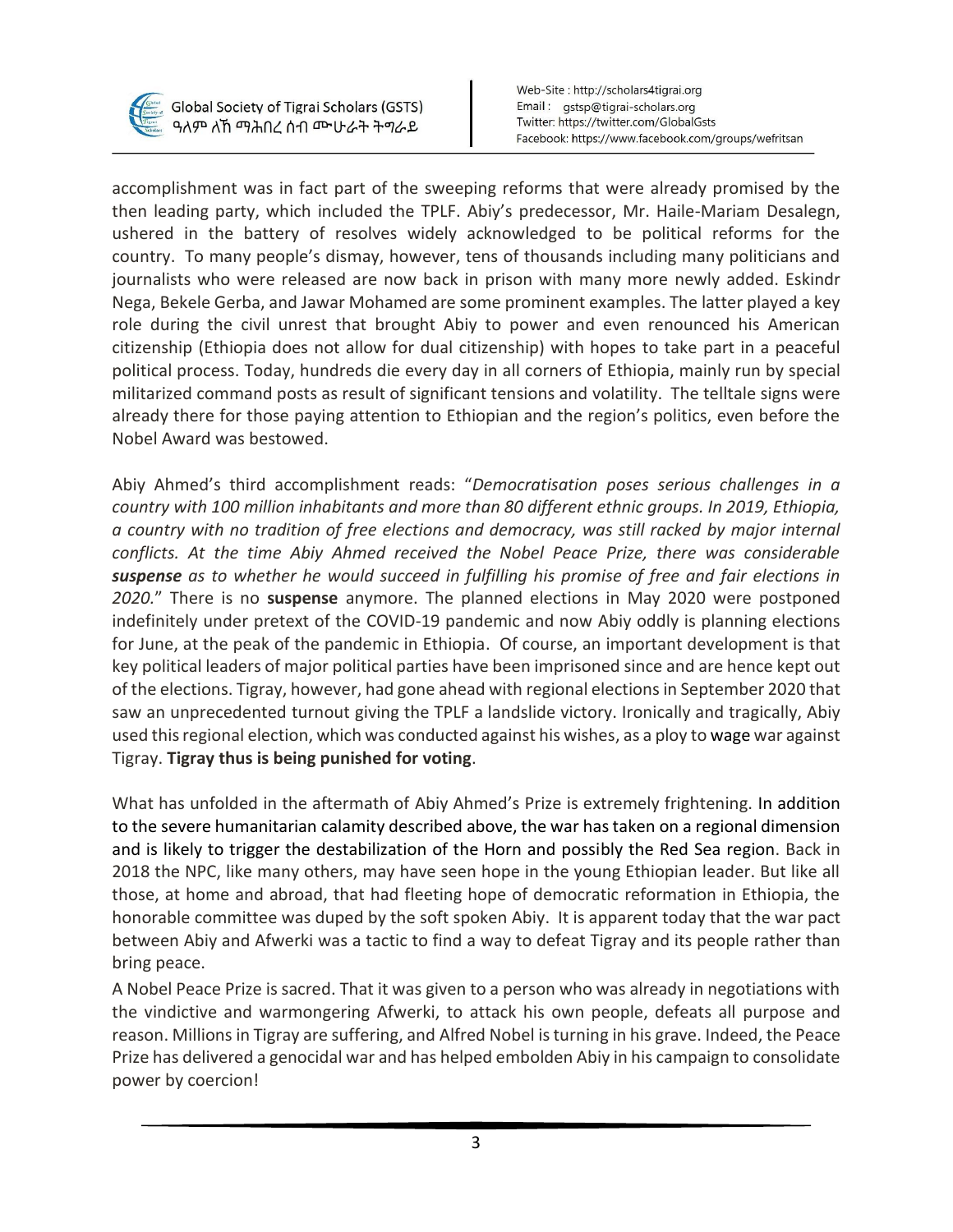

The NPC is, however, yet to make a statement or acknowledge what has now clearly been revealed as a misjudgment. The committee has to live up to the noble and sacred heritage of the peace prize by doing the right thing and making a public stand to acknowledge and help stop the suffering of millions. An injustice is being committed in your name and there is a start to everything. **Let Alfred Nobel rest: Revoke the medal from Abiy.** 

## **Co-signing Associations**

- 1. Tigray Community Association in Adelaide, South Australia (TCAASA)
- 2. The Global Society of Tigray Scholars and Professionals (GSTS)
- 3. Tigray Frauenverein in Deutschland e.V
- 4. Security and Justice for Tigreans in Ethiopia (SJTE)
- 5. Tigrayan Community Association in South Africa (TICASA)
- 6. Tegaru Gemeinde der Kriegsgeschädigten in Deutschland e.V.
- 7. Hara\_Global Union of Tegaru Youth/GUTY/
- 8. Alliance of Tigray Associations in Germany
- 9. Tigrian Community of Western Australia (Perth )
- 10. Tigray Community in Sydney
- 11. Tigrean Association in Canberra
- 12. Tigray community in New Zealand incorporated, Auckland
- 13. Tigray Community in Queensland Australia (TCQA)
- 14. Mekete Tigray United Kingdom (UK)
- 15. Tigray Development Association (TDA) China
- 16. Tigray Development Association (TDA)-South Korea
- 17. Tigrian National Association in Sweden
- 18. Tigray Development Association in Sweden
- 19. Tigrian Women Association in Sweden
- 20. Tigrian Youth Association in Sweden
- 21. Tigray Relief in Sweden
- 22. Agiazi Alumni Association in Sweden